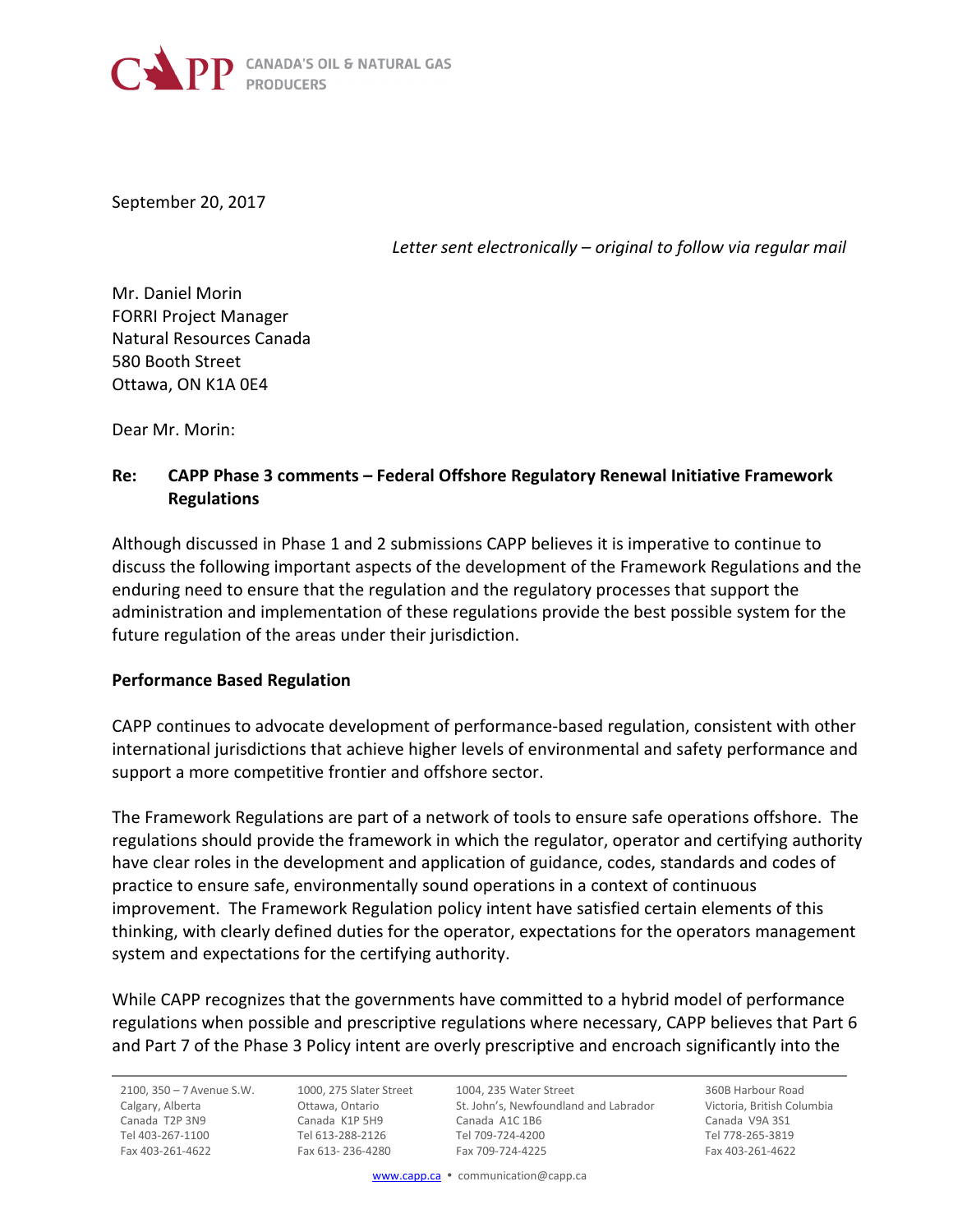realm of codes and standards. With exception to the specific concerns in the detailed comments, compliance with the requirements of these Parts is not an immediate concern; however the level of detail within the regulation presents a significant risk of the regulations becoming quickly dated and overly focused on a subset of existing technology. This detail is better used in Codes, Standards and Codes of Practice that are more responsive to changing good practices. When used in the regulation itself, they become possible areas of conflict with the codes and standards as they change over time.

For example, Part 6.6 outlines expectations for the conduct of a fire, explosion and hazardous gas assessment, one that when properly completed would assess and inform the design and operation of a facility. However, the following section, 6.7 then requires that temporary refuges and boundaries of wellheads are protected by, although couched in performance language, an H120 rated wall. This requirement may be prudent on an FPSO or a single platform, but would provide limited benefit on a facility where the living quarters and temporary refuge are separated from the well head by a suitable distance and accessed by a bridge. Furthermore, passive fire protection is addressed in industry codes and standards and can also be addressed in guidance by the regulator if the regulator considers the existing codes and standards inadequate.

A result of the level of detail in Part 6 and 7 is also inconsistency in the language used regarding when the operator's duty to ensure safe operations has been met. Examples of this language include:

- *Operators take all reasonable precautions*
- *Reduce risk arising to … as low as reasonably practicable*
- *Suitable means*
- *Safe means of evacuation*
- *Sufficient passive fire and blast protection*
- *Maximum load and operating conditions that may be foreseeable*

An example from this list is the use of the term "maximum" in comparison to how design loads are developed in industry standards. The term "maximum" is imprecise when considering a time limited exposure to stochastic environmental loads and not consistent with ISO 19000 series guidance on developing design cases for offshore structures. This can result in incompatibility with these standards and the difficulty for regulators and operators to use state of the art design methods, which are typically stochastic in nature.

These two examples show that prescriptive regulation limits the regulator's and industry's capacity to adopt best practices, advance technology and be innovative when it comes to ensuring the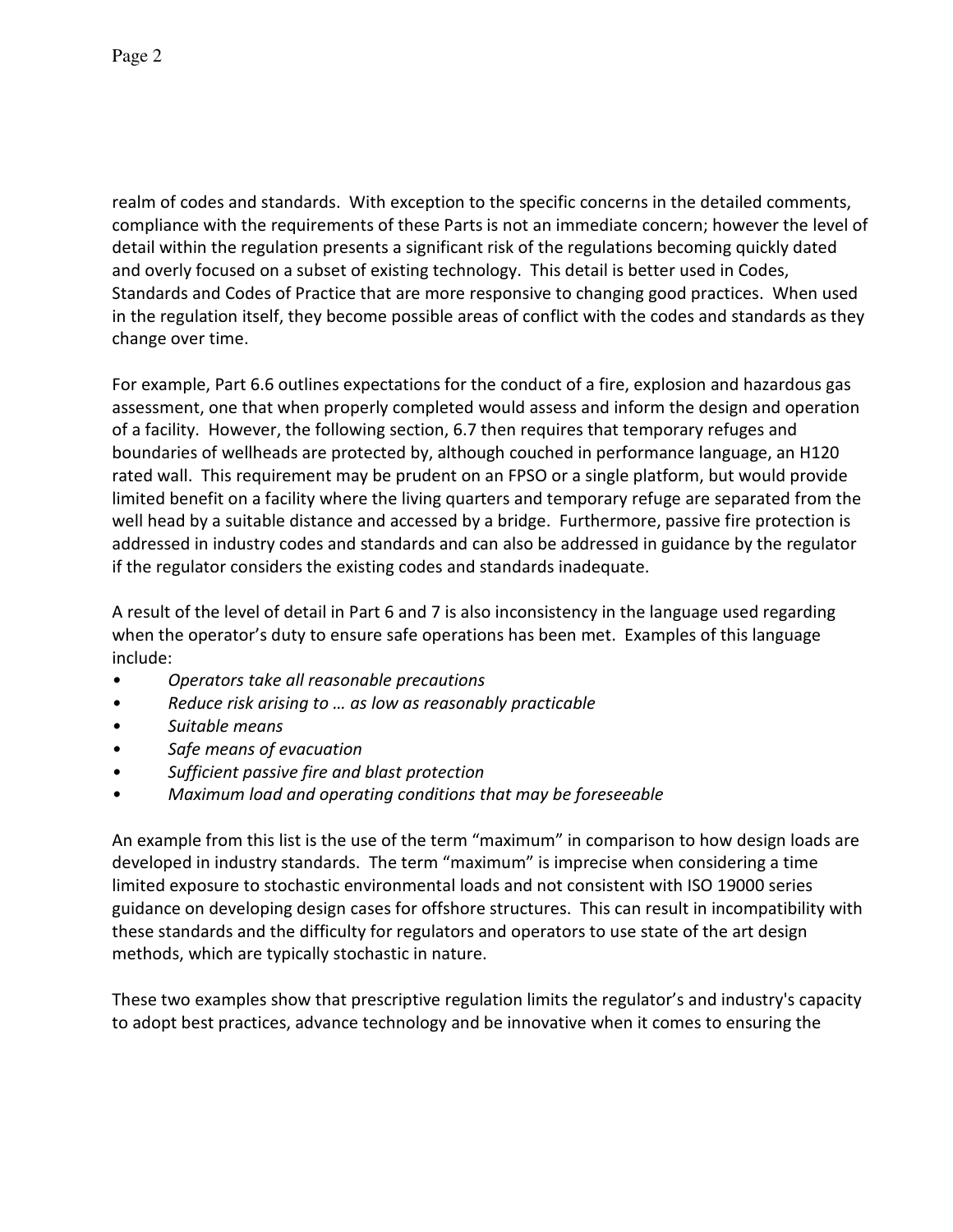safety and wellbeing of personnel, environmental protection and responsible resource development.

Significant portions of Parts 6 and 7 remain highly prescriptive. CAPP believes most of these requirements can be addressed through existing design codes and standards, or, if necessary, as part of regulator guidance. While CAPP has provided detailed comments to Part 6 and 7 in the event the government opts to move forward with the existing language, it is preferable that these Parts are substantially rewritten and simplified to reflect the minimum acceptable major accident hazards that should be considered and the minimum expectations for their assessment in the preparation and implementation of the Safety, Environmental, Contingency and Certification Plans.

### **Board Powers and Interpretation of Regulations**

As stated in Phase 1 and 2, reasonable and consistent application of Board powers is essential for ensuring public and stakeholder confidence in the regulatory process. Mechanisms for exchange / interface between the operators, regulators and certifying authorities must be understood to successfully adapt to and implement performance based regulations. The Phase 3 policy intent document introduced significant content pertaining to the Certifying Authority, Industry and Regulators that when devoid of a definitive process or protocol for collaboration will create a challenging and complex regime that is difficult and laborious to administer.

Regulators and Industry must have consistency of interpretation to build confidence in the Canadian regulatory system when deciding to conduct work in Canada. The Framework Regulations must facilitate a common approach to authorizations such that an offshore installation or other asset can experience an equal regulatory approach in any Board jurisdiction in Canada.

As stated in Phase 1 and 2, reasonable and consistent application of Board powers is essential for ensuring public and stakeholder confidence in the regulatory process. Mechanisms for exchange / interface between the operators, regulators and certifying authorities must be understood to successfully adapt to and implement performance based regulations. The Phase 3 policy intent document introduced significant content pertaining to the certifying authority, industry and regulators that when devoid of a definitive process or protocol for collaboration will create a challenging and complex regime that is difficult and laborious to administer.

Regulators and industry must have consistency of interpretation to build confidence in the Canadian regulatory system when deciding to conduct work in Canada. The Framework Regulations must facilitate a common approach to authorizations such that an offshore installation or other asset can experience an equal regulatory approach in any Board jurisdiction in Canada.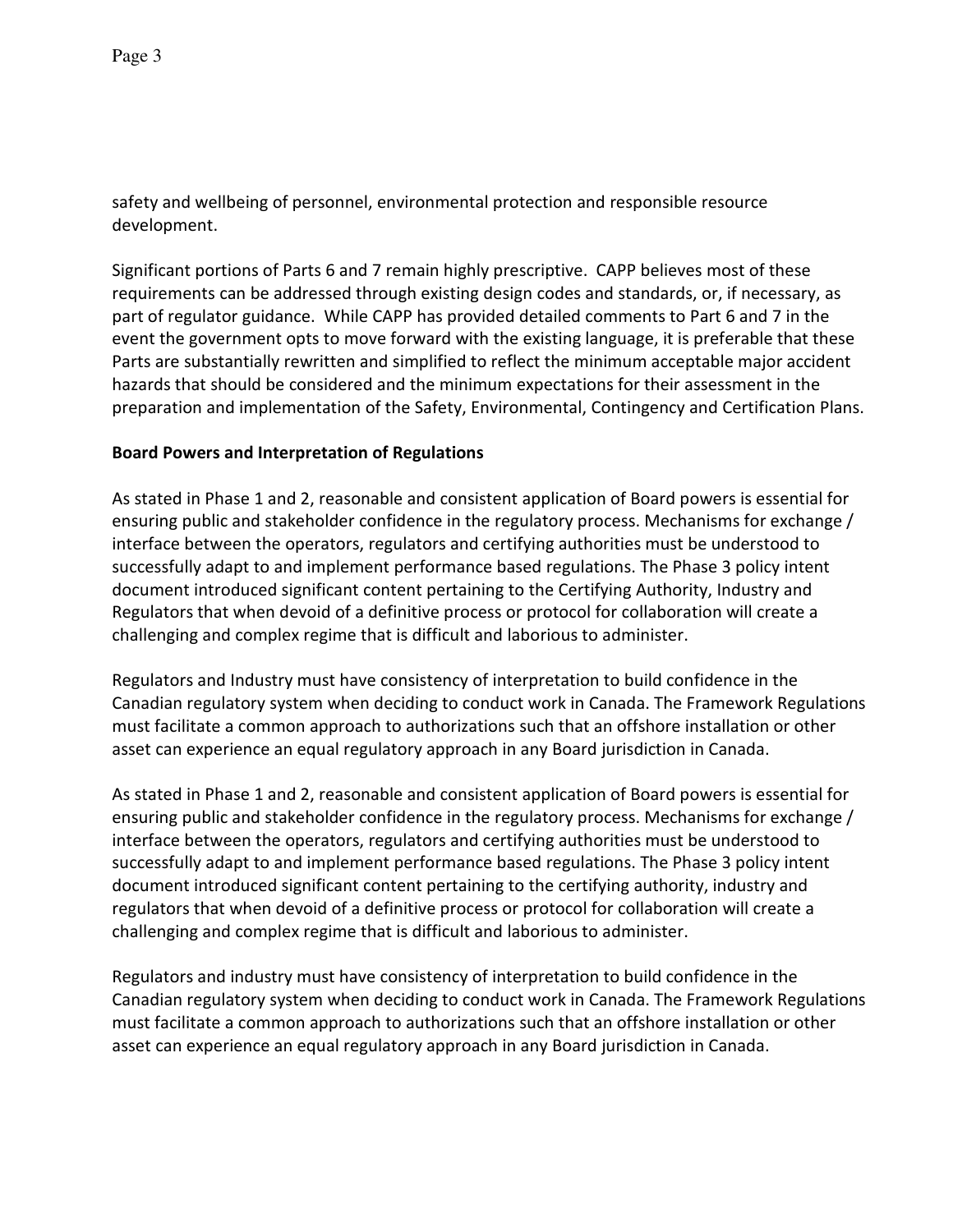# **ALARP**

The performance based Framework Regulations must be supported with meaningful and objective criteria for determination of ALARP. The concept of ALARP means reducing risk to a level that is As Low As Reasonably Practicable. In practice, the operator has to demonstrate through rational and supported arguments that there are no other practicable options that could be reasonably adopted to further reduce risk. ALARP principles must also apply to environmental aspects, asset integrity, operations resource conservation where risk based principles are applied.

Industry believes there is an ominous (or obvious) need to establish a protocol for demonstrating ALARP to avoid inconsistent interpretation between industry, certifying authorities, regulators and individuals. CAPP recommend that industry, FORRI and the Boards commence proactive collaboration on the development of the principles and protocols necessary to ensure a consistent decision making process for the determination of as low as reasonably practicable

## **Guideline Development**

CAPP recommends a strategy be developed for concurrent /parallel development of guidelines along with the Framework Regulation. Regulations are often interpreted differently by both operators and the boards thus the Framework regulations will be significantly undermined if guidelines are developed that are prescriptive and considered mandatory.

Guidance must be developed in consultation with industry to reduce potential for differing interpretation and ensure efficiency of implementation for operators and boards. Ensuring flexibility within guidance permits industry to take a responsive approach to choosing the best methods or equipment available, incorporate new technologies, techniques or work practices more rapidly to enhance safety, environmental protection and resource conservation.

## **Management System**

CAPP agrees with the intent and purpose of the proposed changes to the Management System (MS) requirements intended to elevate the importance of safety and environmental performance. CAPP believe that Phase 3 policy intent has introduced significant and unnecessary prescription in regards to management system and recommend that the duplication and overlap in the following areas not be introduced to regulation (management systems, quality assurance program, asset integrity, operations manual, safety plan and environmental protection plan). If the objective is to modernize and move to a performance based regulatory regime, management system content must be focused and concise and not overly detailed and prescriptive.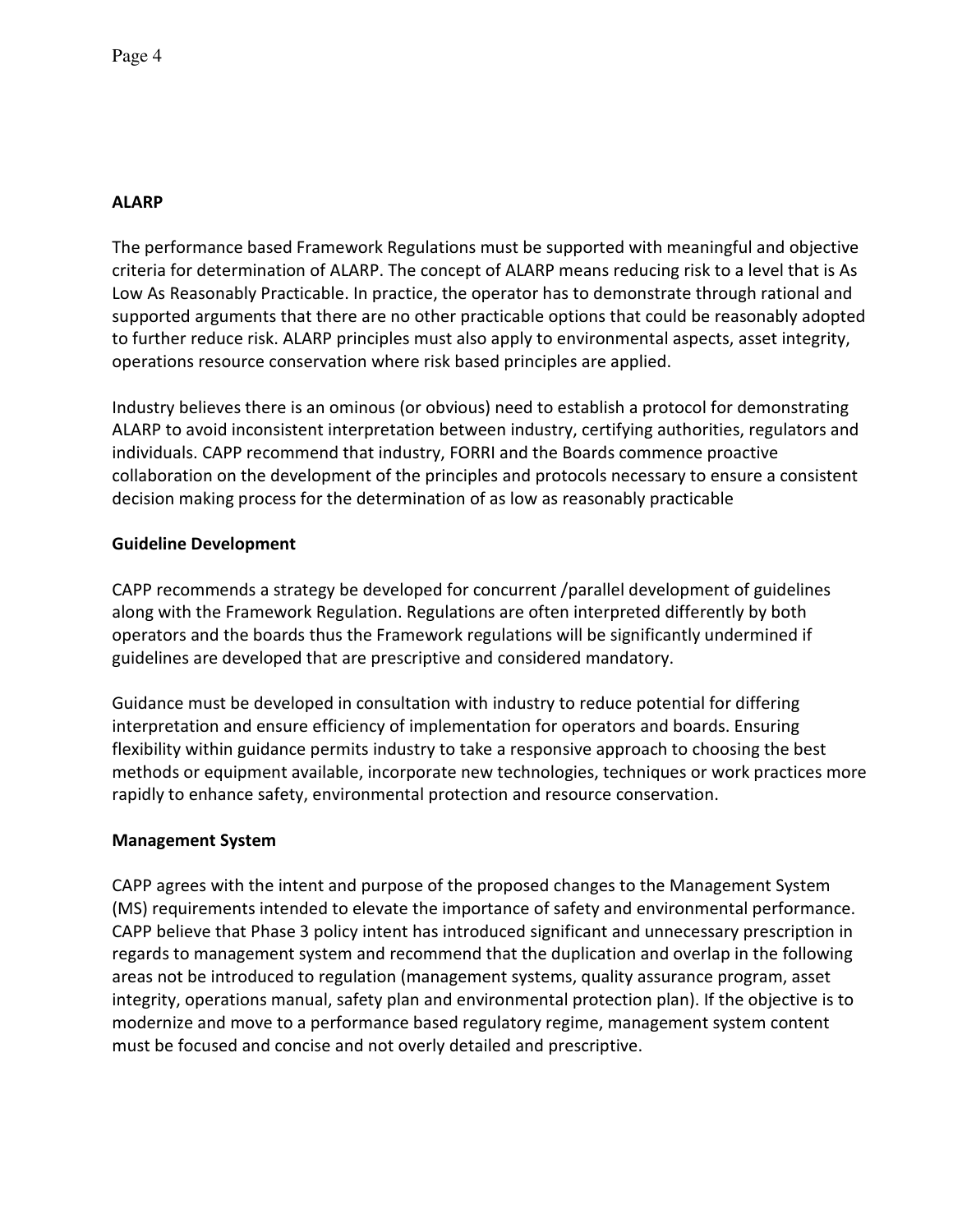### **Codes, Standards and Prescription**

The FORRI must strive to make minimal references to codes and standards in the Framework Regulation. This approach will allow industry to propose standards for meeting the performance requirements of the Framework Regulation. CAPP believe that the Framework regulations should minimize the use of prescriptive codes and standards and permit the adoption of codes and standards that have been accepted by Flag states and Classification societies. This is particularly true for foreign flagged vessels and installations which were not designed or constructed to the Canadian or North American codes and standards that have been written in policy intent.

Flag states maintain a ship register in which all vessels and installations that operate under their flag need to be registered. Classification societies are licensed by flag states to survey and classify vessel and installation and issue certificates on their behalf. They classify and certify marine vessels and structures on the basis of their structure, design and safety standards.

A classification society's specialized and technical workforce comprises of ship surveyors, mechanical engineers, material engineers, piping engineers, and electrical engineers. Surveyors employed by a classification society inspect ships at all stages of their development and operations to make sure that their design, components, and machinery are developed and maintained in accordance with the standards set for their class. The process covers inspection of engines, shipboard pumps and other vital ship's machines. They also inspect offshore structures such as oil rigs, submarines and other marine structures.

## **Performance and Risk Based Maintenance and Inspection**

The policy intent document outlines prescriptive requirements for equipment maintenance and inspection and frequently limits equipment inspections and maintenance to the requirements as prescribed by the equipment manufacturer.

Industry's maintenance and inspection approach for equipment is based on good oilfield practice which necessitate the inclusion of operations experience, safety and risk criteria as well original equipment manufacturer (OEM) specifications. Industry has advanced from simply adhering to strict prescriptive maintenance plans and has adopted the use of risk based principles for inspection and maintenance of all equipment and specifically safety critical equipment. For example, the use of risk based principles has been approved by regulators for their application to the inspection of pressure vessels. Operators ensure OEM requirements are considered in the development of operational procedures and inspection and maintenance plans.